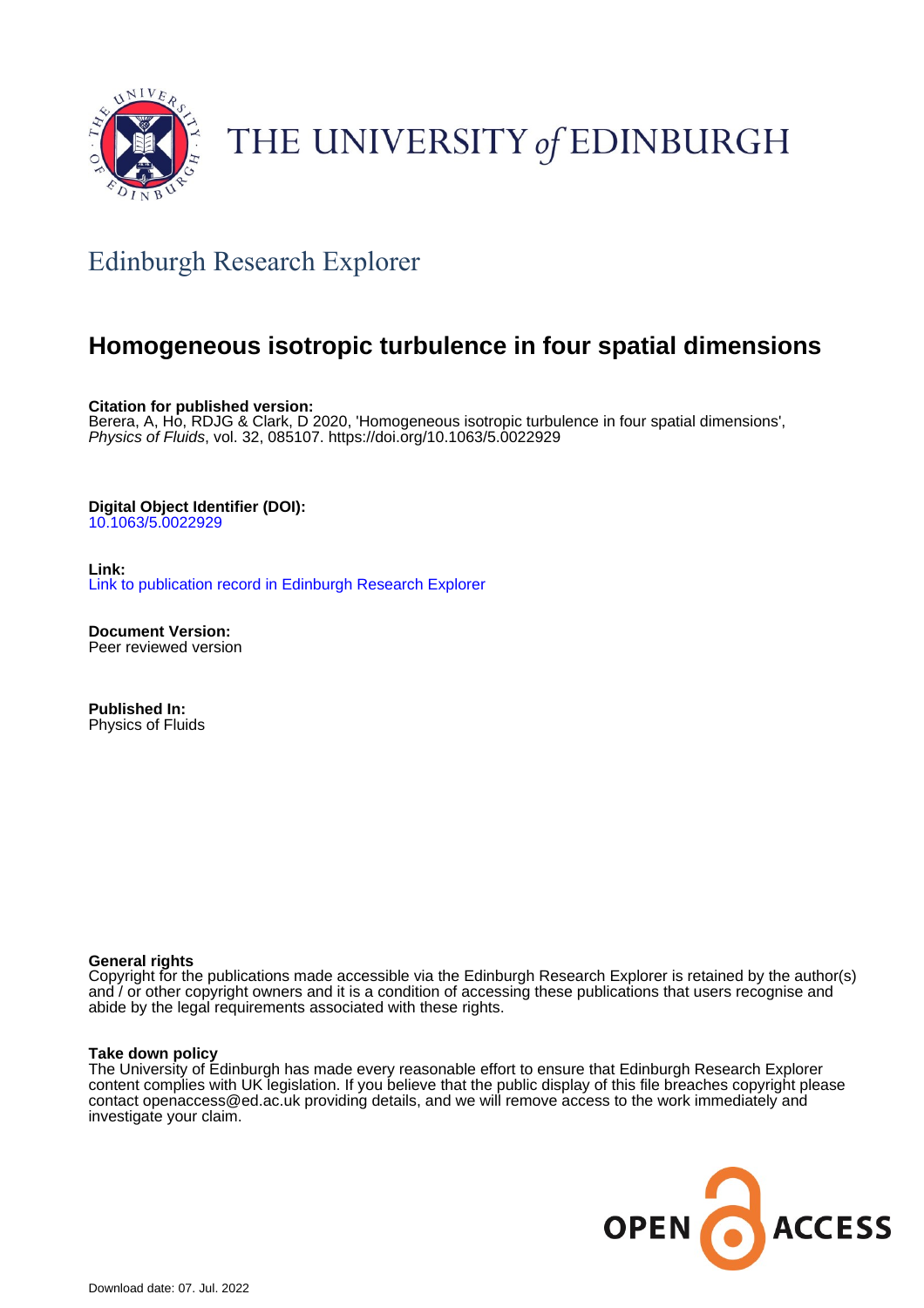### Homogeneous isotropic turbulence in four spatial dimensions

Arjun Berera,<sup>1</sup> Richard D. J. G. Ho<sup>\*</sup>,<sup>1</sup> and Daniel Clark<sup>1</sup>

 $1$ School of Physics, University of Edinburgh, Edinburgh EH9 3JZ, United Kingdom

(Dated: July 24, 2020)

Direct Numerical Simulation is performed of the forced Navier-Stokes equation in four spatial dimensions. Well equilibrated, long time runs at sufficient resolution were obtained to reliably measure spectral quantities, the velocity derivative skewness and the dimensionless dissipation rate. Comparisons to corresponding two and three dimensional results are made. Energy fluctuations are measured and show a clear reduction moving from three to four dimensions. The dynamics appear to show simplifications in four dimensions with a picture of increased forward energy transfer resulting in an extended inertial range with smaller Kolmogorov scale. This enhanced forwards transfer is linked to our finding of increased dissipative anomaly and velocity derivative skewness.

PACS numbers: 47.27.Gs, 05.70.Jk, 47.27.ek

### I. INTRODUCTION

Turbulence is considered the oldest unsolved problem of theoretical physics. Moreover, the difficulty of the problem is such that it is still unknown if solutions to the underlying three dimensional Navier-Stokes equations (NSE) can exhibit singularities in finite time. In recent years, major advances have been made in understanding the turbulent behavior of the NSE using direct numerical simulation (DNS). In some ways this success has diverted efforts in physics from understanding the underlying structure of this equation in which a solution to the problem of turbulence may lie.

In this paper, we shed new light on the properties of the NSE by utilizing DNS to study this equation in four spatial dimensions. A common tool of theoretical physics is to examine systems under different conditions, in our case the spatial dimension, in order to obtain new insights. We report the first results of fully developed statistically stationary turbulence in 4D, building on the work of Gotoh et al.[76] who performed simulations of free decay. Through a comprehensive dataset that spans a significant region of parameter space we aim to provide phenomenological insights into the connection between turbulence dynamics and dimensionality in the wider context of complex systems. Fluctuation and dissipation are quantities typically studied in understanding complex systems of many degrees of freedom, and in this paper we will make one new measurement of each in 4D, to add to our general knowledge about turbulence.

Before explaining the necessary technical details and the numerical results, we provide a summary of existing works on the subject of dimensionality in turbulence, with the aim of raising interest in the subject from the wider theoretical physics community. Investigations have been conducted for the mathematical structure of the NSE in higher spatial dimensions [1–5]. In the study of

fully developed turbulence, the role of the spatial dimension has been an area of sustained focus. This has been particularly true ever since the development of renormalization group methods and their successful application to critical phenomena by Wilson and Fisher [6–8]. These problems, as well as quantum field theory, share a number of common features. Of central importance is the presence of a large number of degrees of freedom across a range of length scales, which are often strongly interacting. As such, fluctuations, which may be present over many of these length scales, play a crucial role in these systems. In the case of critical phenomena, the connection between dimensionality and the suppression of fluctuations was understood by the Wilson-Fisher fixed point [6] at four spatial dimensions, though there was also earlier work, such as by Ginzburg [9], pointing to the relevance of  $D=4$ .

The success of this work in the early 1970s led to the application of the same renormalization group ideas to many other systems in physics. For the case of turbulence, this dates back to the work by Forster, Nelson, and Stephens [10, 11] and DeDominicis and Martins [12]. These initial works motivated renormalizationgroup techniques as a means to treat the multi-scale physics of turbulence. Embedded in this approach, the spatial dimension parameter is a prevalent feature and many subsequent studies have examined how the fixed point properties depend on it [13–18].

The connection between turbulence and quantum field theory extends beyond just the development of the renormalization group. In early work by Kraichnan [19], Wyld [20], and Edwards [21], quantum field theory methods were utilized to develop a perturbation theory for the Navier-Stokes equation. Subsequently, notable works by Martin, Siggia, and Rose [22] using a Hamiltonian approach, and by Jensen [23] using a functional integral approach, and many others [24–31], continued developing perturbation expansions of the NSE, all borrowing ideas from quantum field theory.

Associations between turbulence and gauge theories have also been made. Quantum Chromodynamics (QCD) is one example. The confinement problem of

<sup>∗</sup>Present address: Marian Smoluchowski Institute of Physics, Jagiellonian University, Lojasiewicza 11, 30-348, Kraków, Poland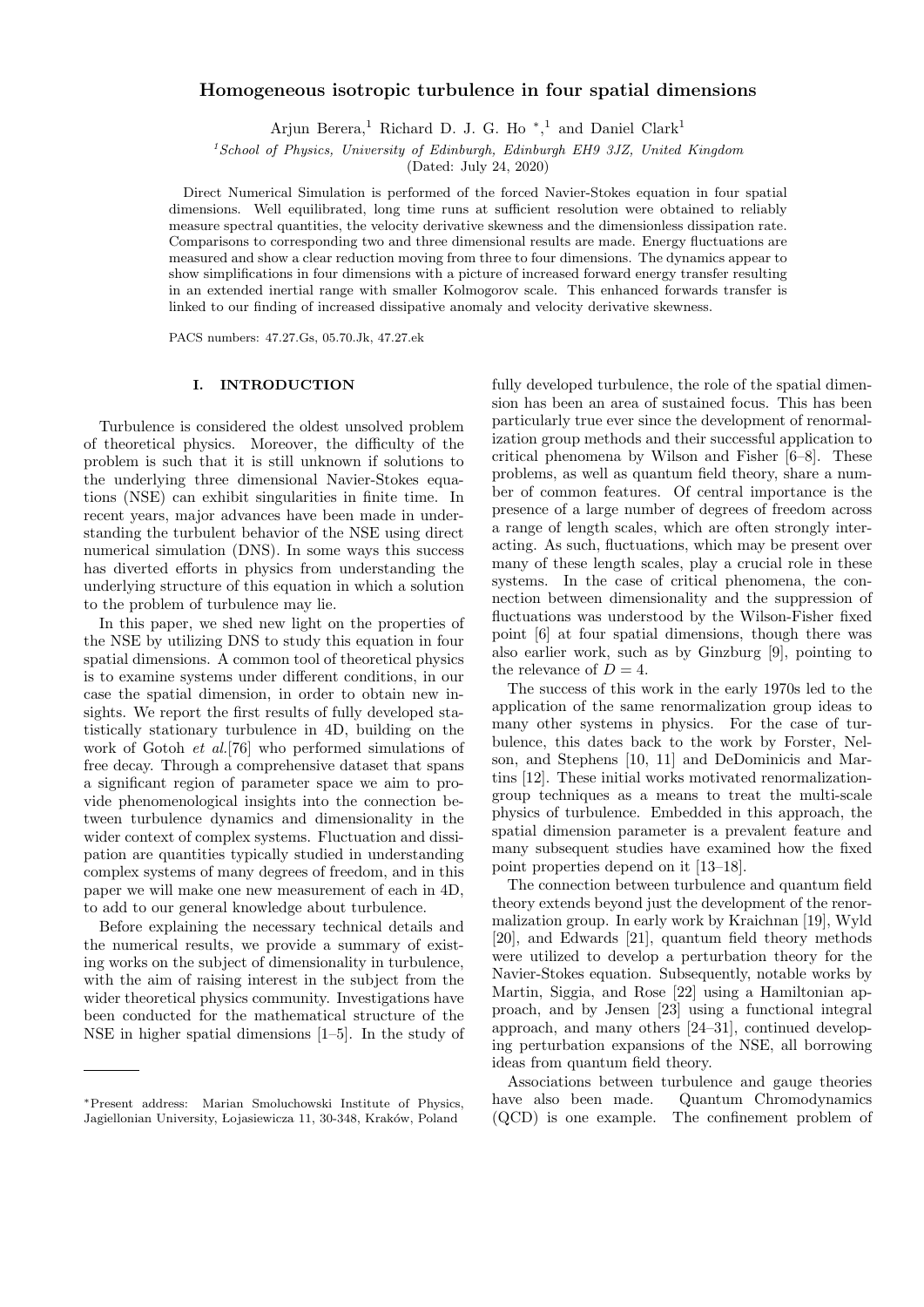QCD has similarities to turbulence, due to both having many degrees of freedom involving multi-scale physics, and in addition both are strong coupling problems. One of the first lattice gauge theory simulations by Creutz examined the dependence of QCD on dimensionality [32], with qualitative differences found in confinement behavior in four versus three spatial dimensions. The QCD connection to turbulence was greatly enhanced by the works of Migdal [33–35], in developing an analog for the Navier-Stokes equation to the Wilson loop of gauge theories [36], and Polyakov [37–40], in using conformal field theory (CFT) methods to study two-dimensional turbulence, with connections also made between turbulence and the ADS/CFT correspondence [41–43]. From another direction, the scaling exhibited by the asymptotically free ultraviolet behavior of QCD has been noted to have similarities to scaling in turbulence [44]. Also, the Galilean invariance of the Navier Stokes equation has been interpreted as a gauge invariance [45, 46].

Motivated from these various directions, there have been many theoretical studies examining the dependence on spatial dimensionality of turbulence. Some have explicitly developed analogies between turbulence and critical phenomena, and through that the possibility of a critical dimension for turbulence [44, 47–59], above which the Kolmogorov theory (K41) [60] may become exact. Following this line of reasoning, studying turbulence between two and three spatial dimensions reveals a change in energy cascade directions [49–54, 58]. This has been associated with a lower critical dimension existing at a non-integer intermediate dimension close to  $D = 2$ . Numerical [61–63] and experimental [64] results show that cascade directions can indeed change as a function of different control parameters, one of which being the aspect ratio of the domain . Additionally, the behavior of passive scalars in higher dimensional turbulence has also been investigated [65], and here it was found that for a certain prescribed velocity field intermittency vanished in the  $d \to \infty$  limit. Furthermore, studies above three dimensions [55–58, 66–68] have made various claims as to the extent turbulent behavior changes at higher dimensions. Kraichnan [69] and Meneveau and Nelkin [70] predict a change in inertial range behavior at spatial dimension  $D = 4$ . Further to this, Liao [71, 72] and Nelkin [73] argue, through close analogies to critical phenomena, for an upper critical spatial dimension of six and four respectively for turbulence. Similarities between the NSE and the Kardar-Parisi-Zhang (KPZ) equation have also been observed [59] due to both having nonlinear strong coupling regimes. In the latter, it has been theoretically argued that four spatial dimensions is a type of critical dimension, whether a corresponding result exists for the NSE is left as an interesting question. More recently a study [74] of fluid velocity correlation functions in varying dimensions highlighted competing effects on the statistics. This work gave some analytic relations but left essential open questions requiring numerical study.

From this short review, it is clear that understand-

ing the dependence of turbulent behavior in the NSE on spatial dimension has been an area of sustained interest for at least the past half century. Theoretical considerations and speculations are abundant, with many analogies made to critical phenomena and quantum field theory, where it is already an established fact that spatial dimensionality plays a significant role in governing behavior. These theoretical treatments provide strong motivation to numerically study the properties of turbulence in spatial dimensions higher than three. This is a very computationally expensive challenge, though computing power has reached a stage where meaningful studies can now be performed.

Previous investigations into higher dimensional turbulence via DNS have been insightfully motivated but limited in scope [75–78]. All four of these studies were for freely decaying turbulence, with short run times and relatively coarse grid spacing, a restriction imposed by the available computing power at that time. The maximum grid resolution in any direction was 256 collocation points, which in 3D is not sufficient to result in a scaling region for free decay, with at least 512 being a safe minimum. For example, the scaling reported in [75–77] was based on normalization of the energy spectra, which has its ambiguities in capturing the scaling regime. Moreover the short simulation times in all four papers [76–78] increases the risk of being influenced by the effect of the initial conditions on the statistics. Nevertheless, these papers presented the first measurements of important observables in turbulence such as energy spectra, the skewness of velocity-field gradients and energy decay rates in 4D turbulence to the best possible accuracy permitted by computing power at that time. All these groundbreaking simulations were done some time ago. What is needed and possible now are larger, stationary state, simulations. Although this is computationally intensive, it is necessary if the data are to be reliable and not rely on external assumptions. In this paper we are able to go to large enough box size and evolution time in forced simulations to report the first fully-developed turbulence datasets in 4D. Moreover the past 4D DNS studies placed considerable focus on intermittency properties. Our paper is following a different physical motivation, that of turbulence as an example of a strong coupling problem. It is in that context we presented examples in this Introduction from critical phenomenon and quantum field theory, with turbulence yet being another example of a strongly coupled theory.

#### II. BASIC EQUATIONS

In this study we look systematically at forced DNS in two, three, and four spatial dimensions. In such simulations, a steady state is reached which allows for a clear scaling regime to be identified, with statistics taken for multiple large eddy turnover times and performed on up to 512<sup>4</sup> collocation points. Obtaining such a large dataset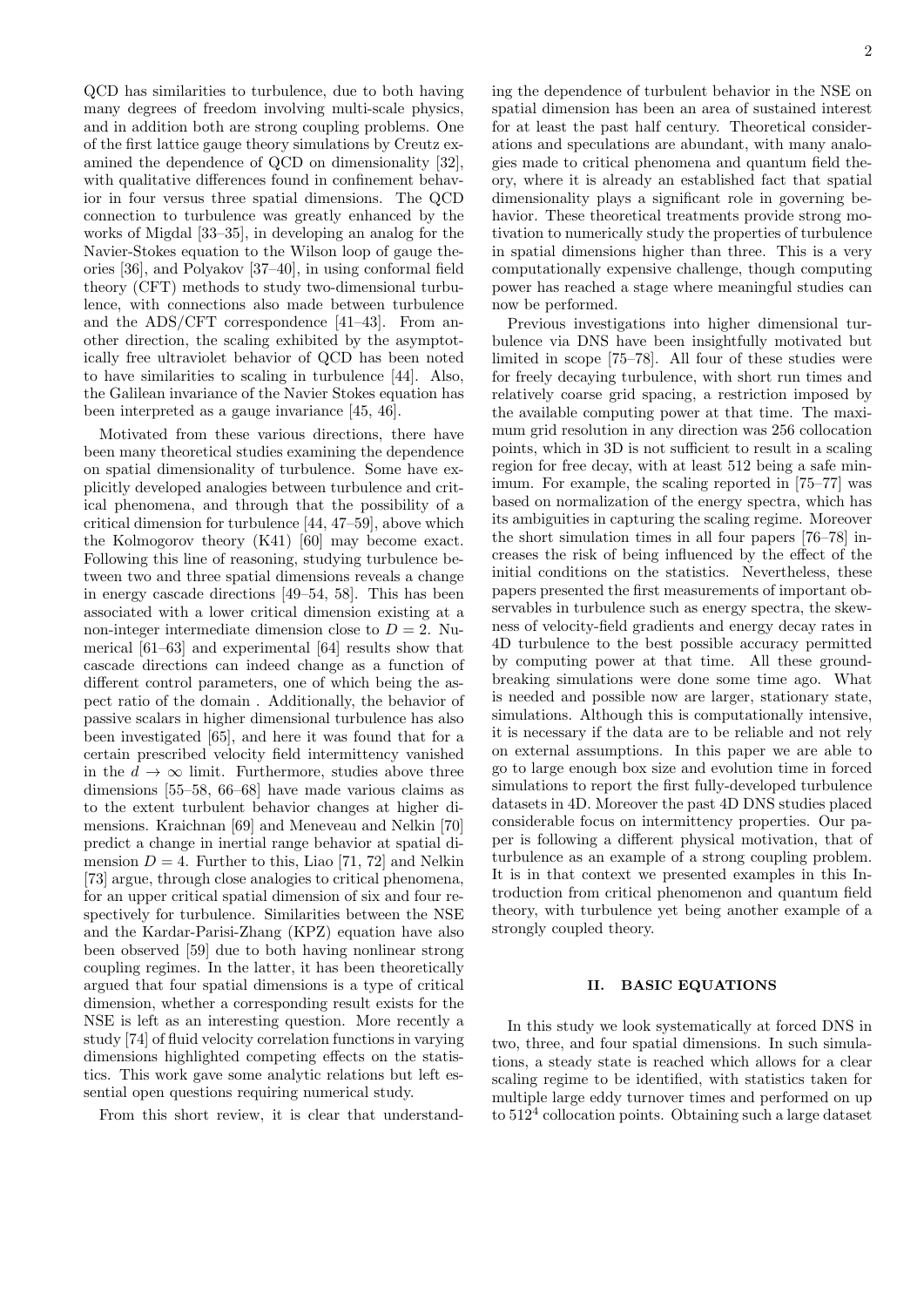is a non-trivial task, but is necessary to reach a level where the spectral quantities and correlations typically associated with turbulence can be reliably measured. By doing so it is possible to make direct comparison to turbulence in two and three spatial dimensions.

The Navier-Stokes equations

$$
\partial_t u_i + u_j \Omega_{ji} = -\partial_i \left( P + \frac{u^2}{2} \right) + \nu \nabla^2 u_i + f_i ,
$$
  
\n
$$
\partial_i u_i = 0 ,
$$
 (1)

are numerically integrated using a fully de-aliased pseudo-spectral code in a periodic cube of length  $2\pi$ [79, 80]. Here,  $u(x, t)$  is the velocity field,  $P(x, t)$  is the pressure field,  $\nu$  is the kinematic viscosity,  $f(x, t)$ is an external force and  $\Omega_{ij} = \partial_i u_j - \partial_j u_i$  is the vorticity 2-form. The density was set to unity. Equation (1) is equivalent to the standard form in all dimensions.

For fluid flows of any dimension, inviscid invariants exist depending on whether the spatial dimension is odd or even, referred to as helicity-type and enstrophy-type invariants respectively [81]. Thus, to ensure the correctness of our four-dimensional NSE implementation, we measured the lowest order invariant and found it was indeed conserved in the non-linear term.

The primary forcing used was a negative damping scheme which only forced the low wave numbers (large scales),  $k_f = 2.5$ , according to the rule

$$
\hat{\boldsymbol{f}}(\boldsymbol{k},t) = \begin{cases} (\varepsilon/2E_f)\hat{\boldsymbol{u}}(\boldsymbol{k},t) & \text{if } 0 < k \le k_f, \\ 0 & \text{else,} \end{cases} \tag{2}
$$

where  $E_f$  is the energy in the forcing band  $0 < k \leq k_f$ and  $\hat{u}(k, t)$  is the Fourier transform of field u. This well tested forcing function [82–84] allows the dissipation rate, ε, to be known a priori. We set ε to 0.1 for all runs. The simulations were well resolved, with  $k_{\text{max}}\eta > 1$  for all simulations, where  $k_{\text{max}}$  is the largest wavenumber in the simulation and  $\eta$  the Kolmogorov microscale. Simulations were initialized randomly from a Gaussian distribution with zero mean.

The pseudo-spectral technique allows statistics of the field to be calculated from the energy spectra. Due to the properties of homogeneity and isotropy, the calculations depend on the spatial dimension of the field. In D-dimensional homogeneous isotropic turbulence  $u$ , the rms velocity, is defined as  $u = \sqrt{2E/D}$ , where D is the spatial dimension and  $E$  the energy. The integral length scale,  $L_D$ , and Taylor microscale,  $\lambda_D$ , are calculated from simulations as

$$
L_D = \frac{\Gamma(\frac{D}{2})\sqrt{\pi}}{\Gamma(\frac{D+1}{2})u^2} \int_0^\infty dk E(k)k^{-1} ,
$$
  

$$
\lambda_D = \sqrt{\frac{D(D+2)vu^2}{\varepsilon}} ,
$$
 (3)

where  $E(k)$  is the energy spectrum. The Reynolds numbers quoted throughout the paper are then the integral

| Re <sub>L</sub> | $Re_{\lambda}$ | $T_{\rm 0}$ | $\boldsymbol{\nu}$                        | L | $\lambda$                   | U | $k_{\rm max}$ $\eta$ |        |
|-----------------|----------------|-------------|-------------------------------------------|---|-----------------------------|---|----------------------|--------|
| 160             | 74             |             | 2.31 0.0008                               |   | 0.54 0.080 0.24 169         |   |                      | 0.0842 |
| 225             | 94             |             | 1.80 0.0008                               |   | 0.57 0.080 0.32 169         |   |                      | 0.0824 |
| 248             | 72             |             | 5.18 0.0002                               |   | 0.51 0.039 0.10 340         |   |                      | 0.0350 |
| 276             | 108            |             | 1.56 0.0008                               |   | $0.59$ $0.080$ $0.38$ 169   |   |                      | 0.0692 |
| 319             | 124            |             | 1.37 0.0008                               |   | 0.59 0.080 0.43 169         |   |                      | 0.0684 |
| 358             | 131            |             | 1.29 0.0008                               |   | 0.61 0.080 0.47 169         |   |                      | 0.0604 |
| 626             | 171            |             | 1.68 0.0003                               |   | $0.56$ $0.049$ $0.33$ $340$ |   |                      | 0.0456 |
| 633             | 155            |             | 2.34 0.0002                               |   | $0.54\ 0.038\ 0.23\ 340$    |   |                      | 0.0245 |
| 676             | 167            |             | 2.16 0.0002                               |   | $0.54\ 0.040\ 0.25\ 340$    |   |                      | 0.0420 |
| 696             | 139            |             | 3.78 0.0001                               |   | $0.51$ $0.027$ $0.14$ $340$ |   |                      | 0.0206 |
| 698             | 186            |             | $1.54\,$ $0.0003$                         |   | 0.57 0.049 0.37 340         |   |                      | 0.0404 |
| 823             | 193            |             | 1.85 0.0002                               |   | $0.55\ 0.040\ 0.30\ 340$    |   |                      | 0.0385 |
| 945             | 217            |             | 1.62 0.0002                               |   | 0.55 0.040 0.34 340         |   |                      | 0.0397 |
| 966             | 188            |             | 2.77 0.0001                               |   | 0.52 0.028 0.19 340         |   |                      | 0.0378 |
| 984             | 196            |             | 1.78 0.0002                               |   | $0.59$ $0.040$ $0.33$ $340$ |   |                      | 0.0271 |
| 1054            | $231\,$        |             | 1.53 0.0002                               |   | 0.57 0.040 0.37 340         |   |                      | 0.0355 |
| 1157            | 242            |             | 1.45 0.0002                               |   | 0.58 0.040 0.40 340         |   |                      | 0.0320 |
| 1180            | 223            |             | 2.32 0.0001                               |   | 0.52 0.028 0.23 340         |   |                      | 0.0297 |
| 1318            | 225            |             | 2.29 0.0001                               |   | 0.55 0.028 0.24 340         |   |                      | 0.0192 |
| 1360            | 246            |             | 2.09 0.0001                               |   | 0.53 0.028 0.26 340         |   |                      | 0.0284 |
| 1488            | 259            |             | 1.98 0.0001                               |   | 0.54 0.028 0.27 340         |   |                      | 0.0275 |
| 1659            | 277            |             | 1.82 0.0001                               |   | 0.55 0.028 0.30 340         |   |                      | 0.0286 |
| 1696            | 268            |             | 2.13 0.00008                              |   | $0.54$ $0.025$ $0.25$ 681   |   |                      | 0.0271 |
| 1915            | 304            |             | 1.67 0.0001                               |   | $0.57\ 0.028\ 0.34\ 340$    |   |                      | 0.0257 |
| 1954            | 276            |             | 2.70 0.00005                              |   | 0.51 0.020 0.19 681         |   |                      | 0.0262 |
| 1985            | $\,297$        |             | 1.69 0.0001                               |   | $0.58\ 0.027\ 0.34\ 340$    |   |                      | 0.0154 |
| 2026            | 336            |             | 1.51 0.0001                               |   | $0.55\ 0.028\ 0.37\ 340$    |   |                      | 0.0265 |
| 2241            | 350            |             | 1.44 0.0001                               |   | 0.57 0.028 0.39 340         |   |                      | 0.0257 |
| 3274            | 352            |             | 2.73 0.00003                              |   | $0.52$ $0.015$ $0.19$ 681   |   |                      | 0.0176 |
| 3900            | 378            |             | 2.78 0.000025 0.52 0.014 0.19 681         |   |                             |   |                      | 0.0168 |
| 4925            | 435            |             | 2.69 0.00002                              |   | $0.52$ $0.013$ $0.19$ 681   |   |                      | 0.0151 |
| $\bf 9831$      | 610            |             | 2.73 0.00001                              |   | $0.52\ 0.009\ 0.19\ 681$    |   |                      | 0.0106 |
| 19485 878       |                |             | 2.69 0.000005 0.51 0.006 0.19 1364 0.0069 |   |                             |   |                      |        |

TABLE I: Simulation parameters for 2D runs. Due to the inverse energy cascade a hypoviscous term, proportional to  $\nabla^{-2}$ , was utilized to prevent condensation at the largest scales. For all runs the sum of large and small scale energy dissipation was 0.1. Here  $\eta = (\nu^3/\varepsilon_\omega)^{1/6}$ , where  $\varepsilon_\omega$  is the enstrophy dissipation rate.

scale Reynolds number  $\text{Re}_L = uL_D/\nu$  and the Taylor Reynolds number  $\text{Re}\lambda = u\lambda_D/\nu$ . Due to their dependence on the spatial dimension it is important the correct form is used, particularly for determining the scaling properties of the velocity derivative skewness as well as for measuring the correct value for the dimensionless dissipation rate.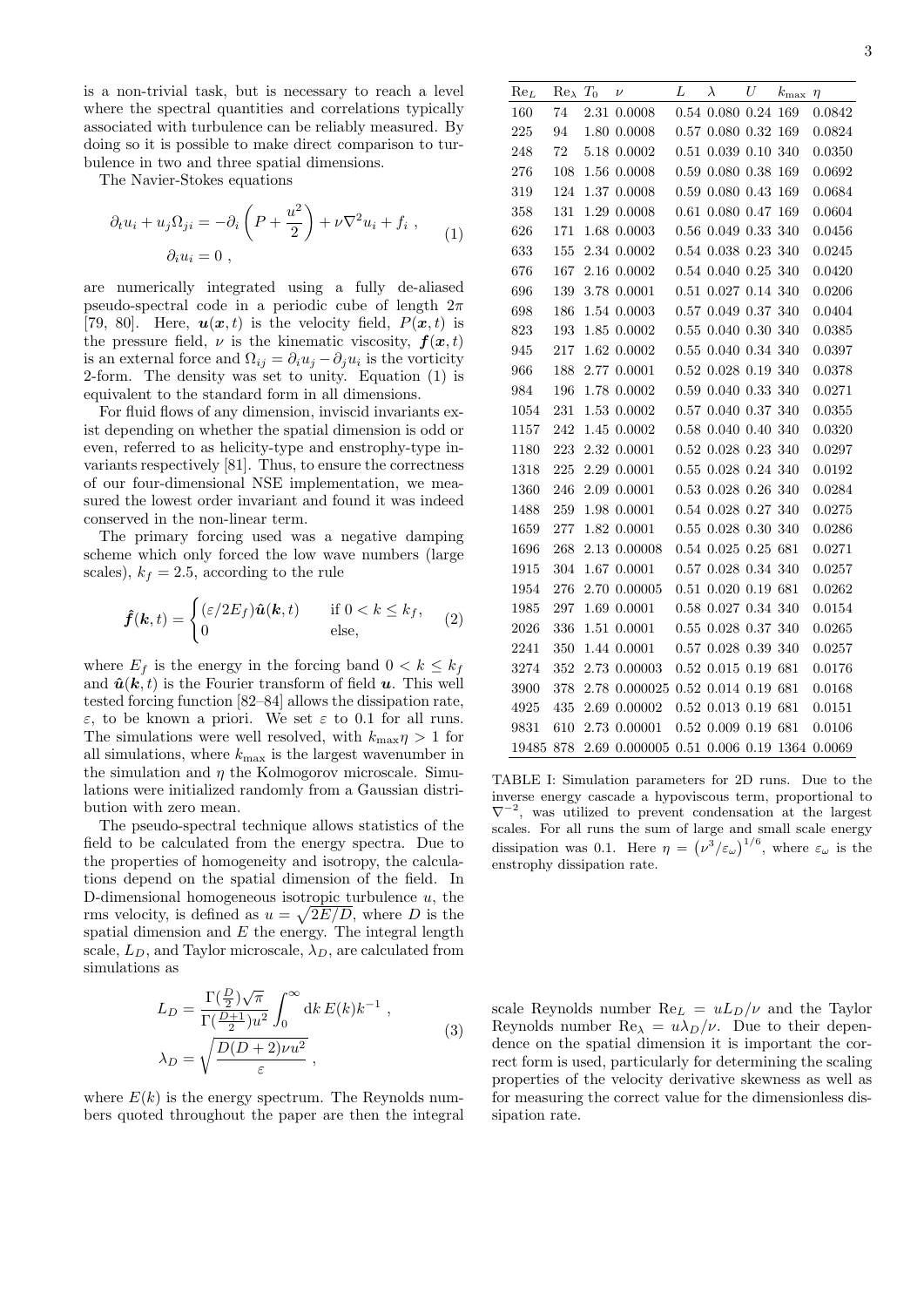| $Re_L$   | $Re_{\lambda}$ | $T_0$ | $\boldsymbol{\nu}$              | L    | $\lambda$ | U                    | $k_{\rm max}$ $\eta$ |        |
|----------|----------------|-------|---------------------------------|------|-----------|----------------------|----------------------|--------|
| 11       | 9              |       | 4.81 0.08                       | 2.10 |           | 1.51 0.44 20         |                      | 0.2675 |
| 11       | 9              |       | 4.78 0.09                       |      |           | 2.20 1.69 0.46 20    |                      | 0.2922 |
| 13       | 11             |       | 4.60 0.07                       |      |           | 2.08 1.46 0.45 20    |                      | 0.2420 |
| 15       | 11             |       | 4.29 0.06                       |      |           | 1.93 1.35 0.45 20    |                      | 0.2156 |
| 23       | 16             |       | 3.71 0.04                       |      |           | 1.85 1.22 0.50 20    |                      | 0.1591 |
| 30       | $20\,$         |       | 3.32 0.03                       |      |           | 1.74 1.11 0.52 20    |                      | 0.1282 |
| 45       | 27             |       | 2.97 0.02                       |      |           | 1.63 0.95 0.55 20    |                      | 0.0946 |
| 46       | 29             |       | 2.94 0.02                       |      |           | 1.64 0.97 0.56 169   |                      | 0.0946 |
| 75       | 39             |       | 2.42 0.01                       |      |           | 1.34 0.68 0.55 20    |                      | 0.0562 |
| 88       | 44             |       | $2.39\ 0.009$                   |      |           | 1.37 0.67 0.57 41    |                      | 0.0520 |
| 88       | 44             |       | 2.57 0.01                       |      |           | 1.50 0.72 0.58 169   |                      | 0.0562 |
| 96       | 47             |       | 2.32 0.008                      |      |           | 1.33 0.63 0.57 41    |                      | 0.0476 |
| 112      | 51             |       | 2.28 0.007                      |      |           | 1.34 0.60 0.59 41    |                      | 0.0430 |
| 130      | 57             |       | 2.19 0.006                      |      |           | 1.31 0.57 0.60 41    |                      | 0.0383 |
| 147      | 61             |       | $2.02\;\,0.005$                 |      |           | $1.22$ 0.52 0.60 169 |                      | 0.0334 |
| 153      | 63             |       | 2.15 0.005                      |      |           | 1.28 0.52 0.60 41    |                      | 0.0334 |
| 201      | 73             |       | 2.12 0.004                      |      |           | 1.31 0.48 0.61 41    |                      | 0.0283 |
| 249      | 83             |       | 2.05 0.003                      |      |           | 1.24 0.41 0.60 84    |                      | 0.0228 |
| 344      | 100            |       | 1.82 0.002                      |      |           | 1.12 0.34 0.62 169   |                      | 0.0168 |
| 378      | 103            |       | 1.98 0.0019                     |      |           | 1.19 0.32 0.60 84    |                      | 0.0162 |
| 393      | 107            |       | 2.05 0.002                      |      |           | 1.27 0.34 0.62 84    |                      | 0.0168 |
| 395      | 108            |       | 1.94 0.0018                     |      |           | $1.17$ 0.31 0.61 84  |                      | 0.0155 |
| 436      | 113            |       | 1.99 0.0017                     |      |           | 1.22 0.31 0.61 84    |                      | 0.0149 |
| 484      | 120            |       | 2.02 0.0016                     |      |           | 1.25 0.30 0.62 84    |                      | 0.0142 |
| 488      | 121            |       | 1.96 0.0015                     |      |           | 1.20 0.29 0.61 84    |                      | 0.0136 |
| 536      | 125            |       | 1.98 0.0014                     |      |           | 1.22 0.28 0.62 84    |                      | 0.0129 |
| 806      | 158            |       | 2.01 0.001                      |      |           | 1.27 0.24 0.63 169   |                      | 0.0100 |
| 979      | 174            |       | 1.97 0.0008                     |      |           | 1.24 0.22 0.63 169   |                      | 0.0085 |
| 1096     | 180            |       | 1.85 0.0006                     |      |           | 1.10 0.18 0.60 169   |                      | 0.0068 |
|          | 1446 212       |       | 1.86 0.0005                     |      |           | 1.16 0.17 0.62 340   |                      | 0.0059 |
| 2517 286 |                |       | 1.87 0.0003                     |      |           | 1.19 0.13 0.64 340   |                      | 0.0041 |
| 6207 453 |                |       | 1.75 0.00011 1.09 0.08 0.63 681 |      |           |                      |                      | 0.0019 |

TABLE II: Simulations parameters for 3D runs,  $\varepsilon = 0.1$  for all cases.

|     |    | $\text{Re}_L$ $\text{Re}_\lambda$ $T_0$ $\nu$ |                                    | L | $\lambda$ | U                 | $k_{\rm max}$ $\eta$ |       |
|-----|----|-----------------------------------------------|------------------------------------|---|-----------|-------------------|----------------------|-------|
| 27  | 15 | 4.99 0.03                                     |                                    |   |           | 2.01 1.12 0.40 20 |                      | 0.130 |
| 39  | 20 | 4.42 0.02                                     |                                    |   |           | 1.87 0.95 0.42 20 |                      | 0.096 |
| 52  | 24 |                                               | 4.12 0.015                         |   |           | 1.79 0.84 0.44 20 |                      | 0.077 |
| 74  | 31 | 3.74 0.01                                     |                                    |   |           | 1.66 0.70 0.45 41 |                      | 0.057 |
| 99  | 38 |                                               | 3.70 0.008                         |   |           | 1.71 0.65 0.46 41 |                      | 0.048 |
| 126 | 44 |                                               | 3.50 0.006                         |   |           | 1.63 0.56 0.47 41 |                      | 0.038 |
| 141 | 46 |                                               | 3.36 0.005                         |   |           | 1.54 0.51 0.46 41 |                      | 0.034 |
| 203 | 57 |                                               | 3.28 0.0035 1.53 0.43 0.47 84      |   |           |                   |                      | 0.026 |
| 347 | 77 |                                               | 3.13 0.002 1.47 0.33 0.47 84       |   |           |                   |                      | 0.017 |
| 838 |    |                                               | 124 2.94 0.0008 1.41 0.21 0.48 169 |   |           |                   |                      | 0.008 |

TABLE III: Simulations parameters for 4D runs,  $\varepsilon = 0.1$  for all cases.



FIG. 1: (Color online) Normalized energy spectrum,  $E(k)$ , against  $k\eta$  at  $\text{Re}_L = 6207, 2517$  and 979 for 3D (black) and  $Re_L = 838, 347 \text{ and } 203 \text{ for } 4D \text{ (red)}.$  Kolmogorov  $k^{-5/3}$ predicted inertial range scaling (long-dashed black).

#### III. RESULTS

In total, we carried out 10 simulations in 4D for  $27 \leq \text{Re}_L \leq 838$  on  $64^4 - 512^4$  grid points, 27 runs in 2D with  $160 \leq \text{Re}_L \leq 19485$  on  $512^2 - 4096^2$  grid points, and used a 3D dataset [85] containing of 33 runs with  $11 \leqslant \text{Re}_L \leqslant 6207$  on  $64^3 - 2048^3$  grid points. For more detailed information about the simulations performed see Tables I, II and III for 2D, 3D and 4D respectively. These tables should be compared with table 1 in [76], although caution may be needed as it is not clear if the dimensional corrections to the Taylor length scale have been considered there. Nonetheless, it is clear from these tables that the 4D simulations presented here are at a higher resolution and  $\text{Re}_{\lambda}$  than any work to date. Furthermore, as we make use of a large scale forcing term our results are for statistically stationary turbulence, as such, we can be confident that our measurements pertain to fully developed turbulence which is not true of the decaying runs performed in [76]. In achieving fully developed turbulence our results allow the nature of 4D turbulence, and how it differs from the 3D case, to be understood and allows for theoretical ideas to be tested reliably.

From our simulations, we find that the energy and transfer spectra for 3D and 4D are very similar, and differ from those for 2D (we performed some decaying runs of 4D turbulence and these showed no tendency towards inverse transfer, unlike that found in 2D). In Figures 1 and 2 we show  $E(k)$  and  $\Pi(k)$ , the energy flux, respectively, for a set of 3D (with  $Re<sub>L</sub>$  from 980 to 6200) and  $4D$  simulations (with  $Re<sub>L</sub>$  from 200 to 840), which were taken from an ensemble of spectra over multiple large eddy turnover times  $T_0 = L/u$ , at intervals longer than  $T_0$ . In Fig. 1, the wave number k is normalized by  $\eta$ , the energy spectra are normalized with  $\epsilon$  and  $\nu$  such that they collapse on to the same values in the dissipation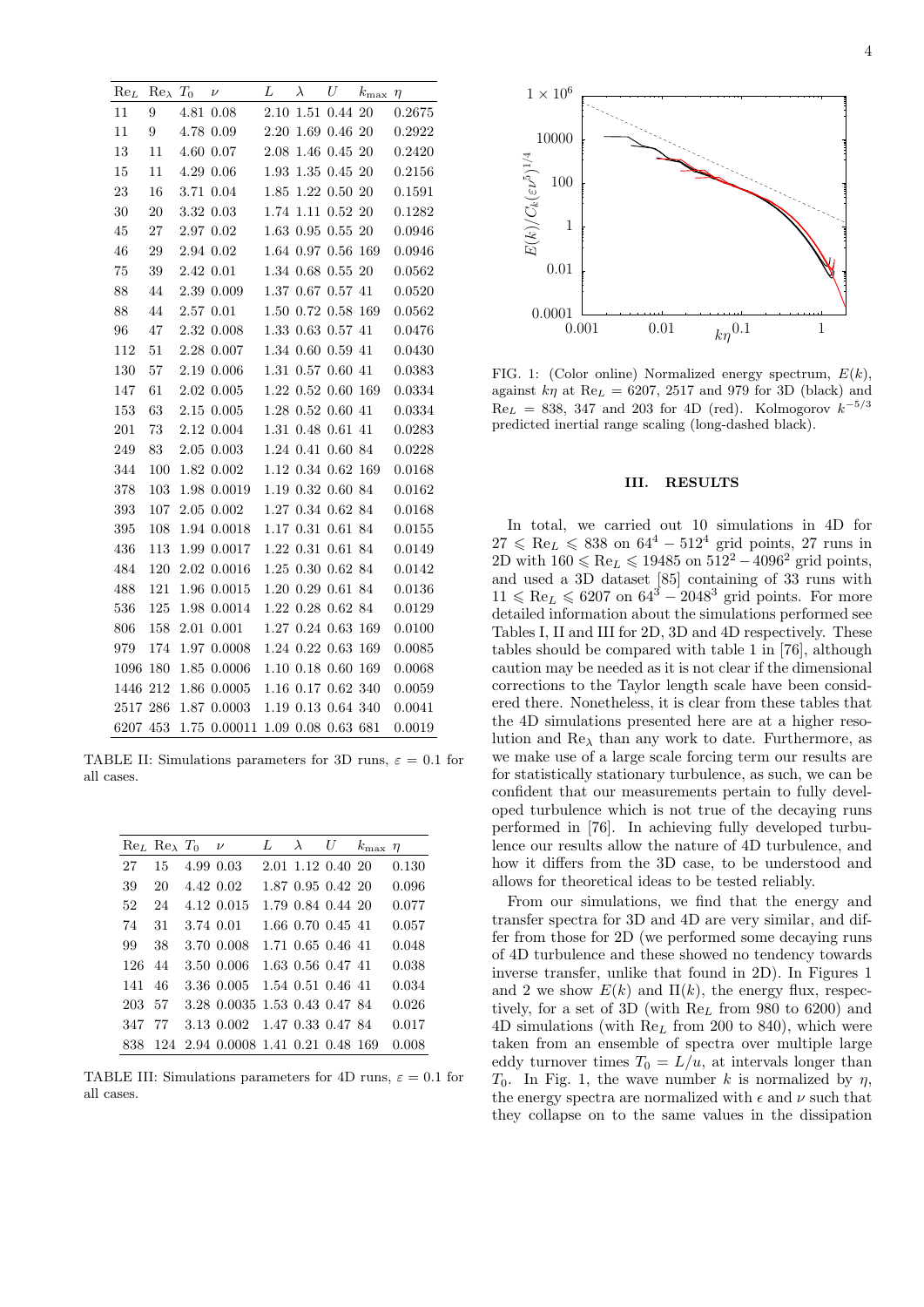

FIG. 2: (Color online) Normalized energy flux,  $\Pi(k)$  against  $k\eta$  at Re<sub>L</sub> = 6207, 2517 and 979 for 3D (black) and Re<sub>L</sub> = 838, 347 and 203 for 4D (red).



FIG. 3: (Color online) Log-linear plot of compensated energy spectrum,  $E(k)$ , against  $k\eta$  at Re<sub>L</sub> = 6207, 2517 and 979 for 3D (black) and  $\text{Re}_L = 838, 347$  and 203 for 4D (red).

range. However, as can be seen in the Figure, the collapse of the spectra only apply if the spatial dimension is the same.

Both 4D and 3D energy spectra are consistent with Kolmogorov  $-5/3$  scaling, as can be seen in Fig. 1 and the compensated spectra shown in Fig. 3. The scaling range in 4D is short, as can be expected when considering 3D data at comparable Reynolds numbers. However, we find the Kolmogorov constant,  $C_k$ , to be less in 4D than 3D , consistent with [76], with  $C_k^{\text{3D}} \approx 1.7$  and  $C_k^{\text{4D}} \approx 1.3$ , however, higher resolution simulations are needed to ascertain the true values [86]. One key difference, highlighted in both plots of the energy flux, Figure 2, and compensated energy spectra, Figure 3, is the existence of a possibly extended scaling region in 4D as compared to 3D, as evidenced by the viscous sub-range beginning at a higher value of  $kn$  in 4D. This suggests that in this higher



FIG. 4: Velocity derivative skewness  $S_0$  vs Re<sub> $\lambda$ </sub> for two  $(\times)$ , three  $(\triangle)$  and four dimensions  $(\square)$ . The dashed line show least-squares fit to the power law  $a\text{Re}^b_\lambda$  as predicted by Kolmogorov's refined similarity hypothesis. Though this hypothesis was originally formulated for 3D turbulence, given the forward energy cascade present in our 4D simulations it is likely a similar hypothesis could be presented in 4D. The error on the skewness was calculated for less time than other statistics for larger Re<sup>λ</sup>

.

dimensional case, there is an increased forward transfer of energy, such that the effects of dissipation do not become dominant until at scales smaller than those in three dimensions. This increase of forward energy transfer with dimension is supported by theoretical predictions, where it is shown to be determined by the possible geometries of triad interactions as the dimension tends to infinity [58]. Our finding of a stronger forwards transfer is consistent with the larger decay exponent found in [76]. The extended scaling region is in agreement with [69], which predicts  $\eta$  being pushed to smaller values.

To further investigate this enhanced forward transfer, we consider the von Kármán-Howarth equation. From this, it can be shown that the enstrophy equation in 3D takes the form [87]

$$
\partial_t Z(t) = \frac{7}{3} \sqrt{\frac{2}{15}} S_0 Z(t)^{\frac{3}{2}} - 2\nu P(t),
$$
  
\n
$$
S_0 = -\frac{\langle (\partial_x u_x)^3 \rangle}{\langle (\partial_x u_x)^2 \rangle^{3/2}},
$$
\n(4)

where  $S_0$  is the negative velocity derivative skewness,  $Z(t)$  is the enstrophy and  $P(t)$  is the palinstrophy. For example, in 2D there is zero skewness and hence no vortex stretching. From this equation, we see that a larger skewness results in a greater amount of vortex stretching, which may extend to higher dimensions.

In Figure 4 we show  $S_0$  for 2D, 3D, and 4D. The exact dependence of  $S_0$  on  $\text{Re}\lambda$  is not known, however, the Kolmogorov 1962 theory [88] predicts  $a_{\text{R}}^{\text{Be}}a_{\lambda}^{\text{Be}}$ . This is consistent with our data where we find  $b^{3D} = 0.08 \pm 0.01$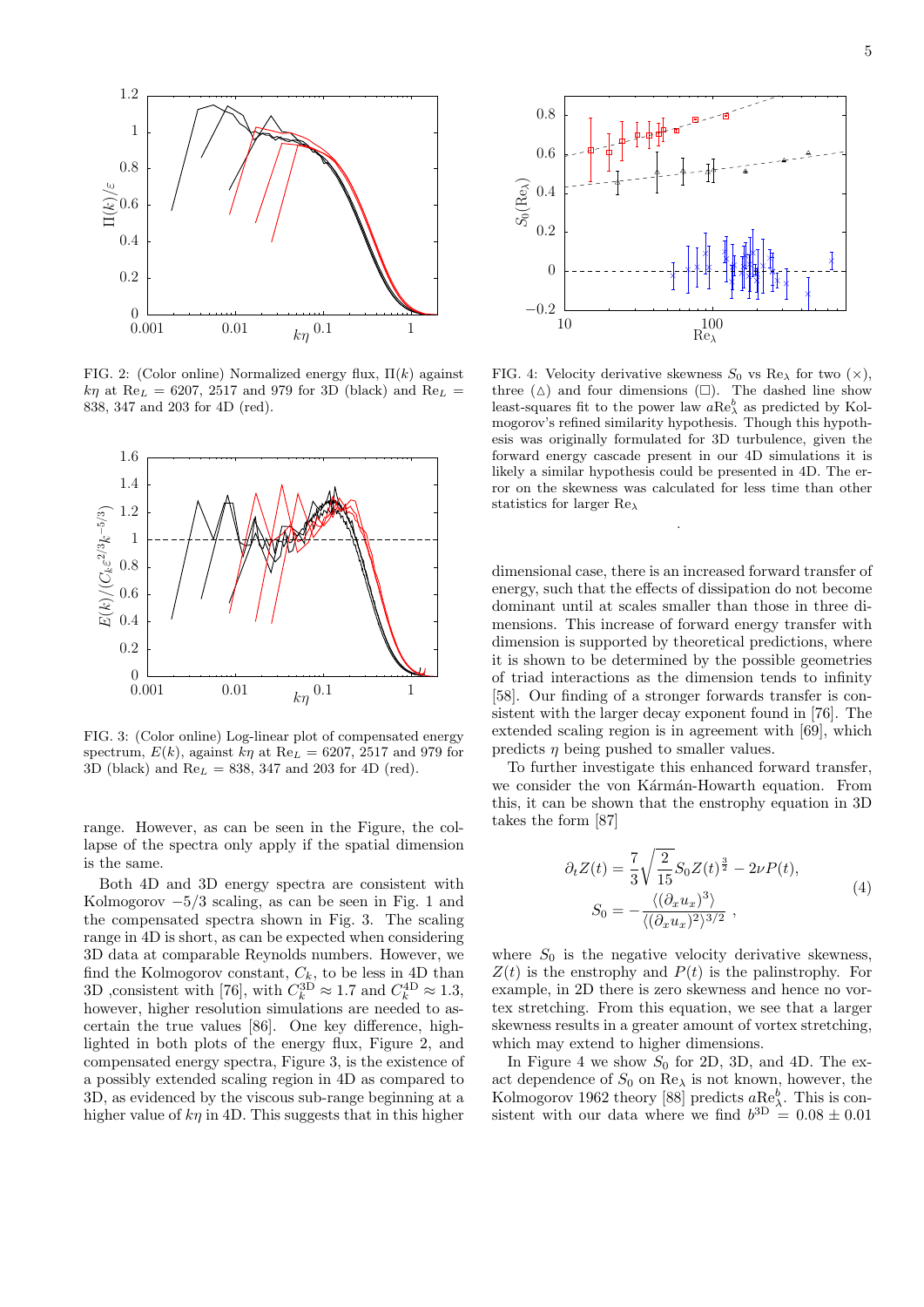

FIG. 5: Main panel:  $C_{\varepsilon}$  against Re<sub>L</sub>. Dashed line fit for model Equation (6) for two  $(\times)$ , three  $(\triangle)$  and four  $(\square)$  dimensions. Inset:  $|C_{\varepsilon} - C_{\varepsilon,\infty}|$  against Re<sub>L</sub>, dashed line corresponds to power law behavior.



FIG. 6:  $C_{\varepsilon}(\text{Re}\lambda)$  against  $\text{Re}\lambda$ . Dashed line fit for model Equation (7) for three ( $\Delta$ ) and four ( $\square$ ) dimensions.

and  $b^{4D} = 0.13 \pm 0.01$ . As such, we find that in four dimensions  $S_0$  depends more strongly on Re<sub>λ</sub> than in three dimensions. As is seen in the plot, 2D has roughly  $S_0 = 0$ , which is consistent with the absence of vortex stretching. However, in 3D and 4D,  $S_0$  increases with  $\text{Re}_{\lambda}$ , with skewness higher in 4D than 3D a trend that has been also been observed for free decay [76]. This data also suggests that if, as is predicted by the K41 theory, the skewness takes on a universal value as  $\text{Re}_{\lambda} \to \infty$  then this asymptotic value is larger in 4D. We can then interpret this larger skewness value in 4D as being indicative of an enhanced rate of enstrophy production. Furthermore, this result can be understood as the extra spatial dimension allowing for additional vortex stretching, and hence an increased forward cascade of energy.

The dissipative anomaly in 3D turbulence, where the

rate of energy dissipation tends to a nonzero asymptotic value in the limit of infinite Reynolds number, is one of the fundamental phenomenological characteristics of turbulence. It clearly distinguishes 3D from 2D dynamics and it is connected with mathematical difficulties in proving regularity in the 3D Navier-Stokes equations. The dimensionless dissipation rate is defined as

$$
C_{\varepsilon} = \frac{\varepsilon L}{u^3} \,, \tag{5}
$$

There is ample experimental [89–91] and numerical [92– 98] evidence that, in 3D,  $C_{\varepsilon} \to C_{\varepsilon,\infty} \neq 0$  as  $\text{Re}_L \to$  $\infty$ , indicating the persistence of a finite rate of energy dissipation even in the limit of zero viscosity. This is known as the dissipative anomaly and can be understood as being a consequence of vortex stretching [99] and thus of non-zero skewness. The dependence of  $C_\varepsilon$  on  $\mathrm{Re}_L$  can be approximately described as [100, 101]

$$
C_{\varepsilon} = C_{\varepsilon,\infty} + \frac{C}{\text{Re}_L} \,, \tag{6}
$$

where  $C$  is a constant. A similar result can also be derived [100, 101] for  $C_{\varepsilon}$  in terms of Re<sub> $\lambda$ </sub>, which gives

$$
C_{\varepsilon}(\text{Re}_{\lambda}) = A \left[ 1 + \sqrt{1 + \left( \frac{B}{\text{Re}_{\lambda}} \right)^2} \right],\tag{7}
$$

where A and B are constants with respect to  $\text{Re}\lambda$ .

The value of  $C_{\varepsilon,\infty}$  depends on dimensionality and the inviscid invariants, in 3D the high levels of helicity reduce  $C_{\varepsilon,\infty}$  [102], and in 2D, where there is no forwards cascade of energy,  $C_{\varepsilon,\infty} = 0$ . Hence it is of interest to examine the behavior of  $C_{\varepsilon}$  also in 4D. In Figure 5 we show the Re dependence of  $C_{\varepsilon}$  for 2D, 3D, and 4D data, and we find that it is well described by Eq. (6) in all cases, albeit with different values of  $C_{\varepsilon,\infty}$  and C. Consistent with our results showing an enhanced forward cascade, we see an increase in the value of  $C_{\varepsilon,\infty}$  with increasing dimension, this grows from 0.467 for 3D in our data to 1.261 for 4D. Since  $C_{\varepsilon}$  is defined in terms of u and L, which have explicit dimensional dependence, it may have been possible that the increasing value of  $C_{\varepsilon,\infty}$  is solely due to changes in these quantities. However, our results for energy spectra and skewness are independent of how length and velocity scales are defined. Furthermore, the increase of  $C_{\varepsilon,\infty}$  between 3D and 4D is greater than would be expected if it were solely caused by these dimensional dependences, thus we conclude that the increased asymptotic dissipation rate is a real effect. In Figure 6 we show the dimensionless dissipation rate in terms of  $\text{Re}_{\lambda}$  and find that the constants in equation 7 take on the values  $A = 0.225342$  and  $B = 90.0105$  in 3D and  $A = 0.63123$  and  $B = 51.0446$  in 4D.

Fluctuations are another important measure for assessing change in behavior. For the case of critical phenomena above the upper critical dimension, mean field theory becomes exact close to the critical point. If there is an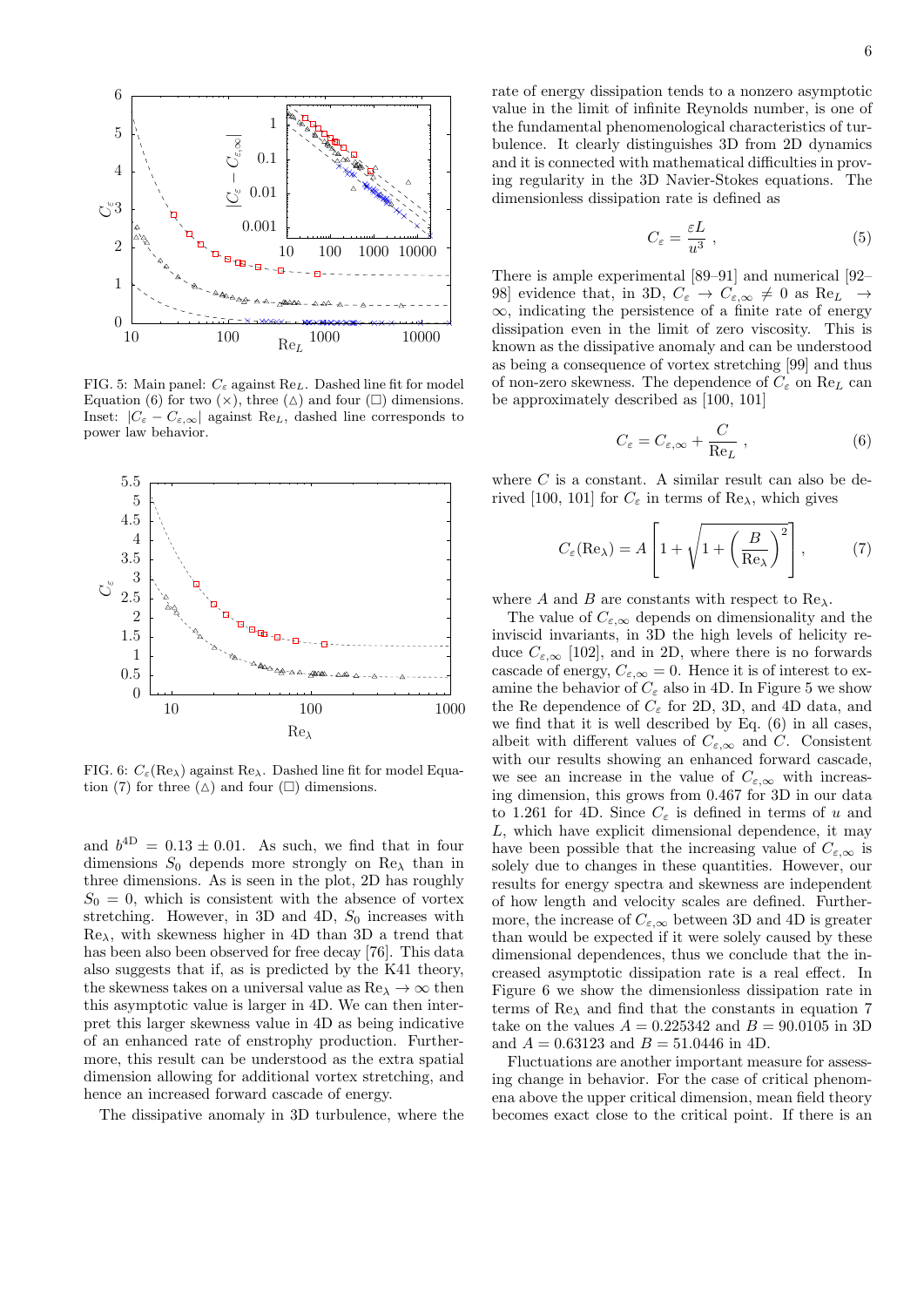

FIG. 7: Normalized variation of energy with  $\text{Re}_L$  in three  $(\triangle)$ and four  $(\Box)$  dimensions. Inset: normalized energy with  $\text{Re}_L$ at same scale as main plot.

upper critical dimension, then there should be true scale invariance in the inertial range. This would result in reduced fluctuations and smaller deviations from the K41 theory in terms of structure functions as we move towards this dimension. At criticality, the two point correlation functions of such systems display scale invariance.

Figure 7 shows a plot of  $\Delta E/(\varepsilon \nu)^{1/2}$  with  $\text{Re}_L$ , where  $\Delta E$  is the standard deviation of the total energy in time. This figure shows a measure of the fluctuation with  $\text{Re } t$ . in 3D and 4D. The dashed line shows a power law fit for illustrative purposes. The fluctuations for 4D are smaller than 3D and rise slower. The inset shows normalized energy with  $\text{Re}_L$ , with both 3D and 4D data being roughly similar. Thus, the decreased fluctuations are not merely an effect of there being lower total energy. One may also plot  $\Delta E/E$  and the 4D case has values clearly lower than the 3D values, with the difference becoming more pronounced at higher  $\text{Re}_L$ . Another aspect of the simulations which suggests smaller fluctuations for 4D than in 3D, was the tendency of 4D simulations to reach statistically steady states in as little as half the time. Further to this, the fluctuation with wave number of the transfer spectra  $T(k)$  were much greater in 3D than 4D (not shown).

#### IV. CONCLUDING REMARKS

This paper has reported a series of 4D HIT DNS simulations for the forced Navier-Stokes equation. There have only been a few previous DNS simulations in 4D [75–78], all done for free decay. These were groundbreaking papers for this computationally demanding direction, but free decay for the relatively small box sizes they achieved limited the period of fully-developed turbulence to be very short if at all. Our simulations were run for adequately long time and for sufficiently large box sizes to

produce for the first time a reliable and robust regime of fully developed turbulence. This now opens the possibility to numerically test theoretical ideas about 4D turbulence with a reliable 4D simulated turbulent state. As discussed at the start of the paper, there is various discussion scattered in the literature over many years on how studying 4D turbulence might shed new insights in the theoretical understanding of turbulence. This work helps move one step further in that direction.

The numerical demands to simulate fully-developed turbulence in 4D limits the extent of measurements that can be achieved. Our results are modest but interesting for two main reasons. Firstly, in 4D we find the presence of a seemingly enhanced forward energy cascade, consistent with what has been suggested in theoretical studies. Our results also show an increase in the asymptotic dimensionless dissipation rate and velocity derivative skewness, which is further evidence of the enhanced forward energy cascade. Secondly, we see a reduction in the size of fluctuations in the total energy when going from three to four dimensions. The reduction of these fluctuations is due to the non-linear transfer of energy between different length scales in the flow, coming from an increased tendency of energy passing from large to small scales. Noting that the reduction in Fig. 7 is on a log-plot, it is quite a dramatic decrease in going from 3D to 4D (as is also the case for  $\Delta E/E$  which is not shown but we have checked). Thus turbulence joins critical phenomenon and QCD, as discussed in the Introduction, as another strong coupling, multi-degree of freedom problem that exhibits noteworthy changes from 3D to 4D.

For several decades the question has lingered in the literature as to whether there are any distinct differences to turbulence in three versus four spatial dimensions. The barriers to answering this question have been to identify appropriate quantities to measure and then measure them to adequate computational reliability. The handful of past datasets [75–77] already produced some interesting results that showed differences between three and four dimensions. However these were small datasets for which it is unclear the degree to which they realize fully developed turbulence.

In this work we have identified two measures, one related to dissipation and another to fluctuations, to compared between 3D and 4D turbulence. We have then developed a dataset at adequately high resolution and evolved long enough, so as to realize fully developed turbulence in 4D, from which we could then reliably take measurements of these two quantities. Our results have therefore provided the first definitive measurements of a 4D turbulence state, from which we could demonstrate some clear differences in turbulence between three and four spatial dimensions. We do find some differences in the behavior of turbulence, with, in particular, significant suppression of at least this one measure of fluctuations in four compared to three dimensions.

These measurements are computationally very demanding, as they are in four spatial dimensions, need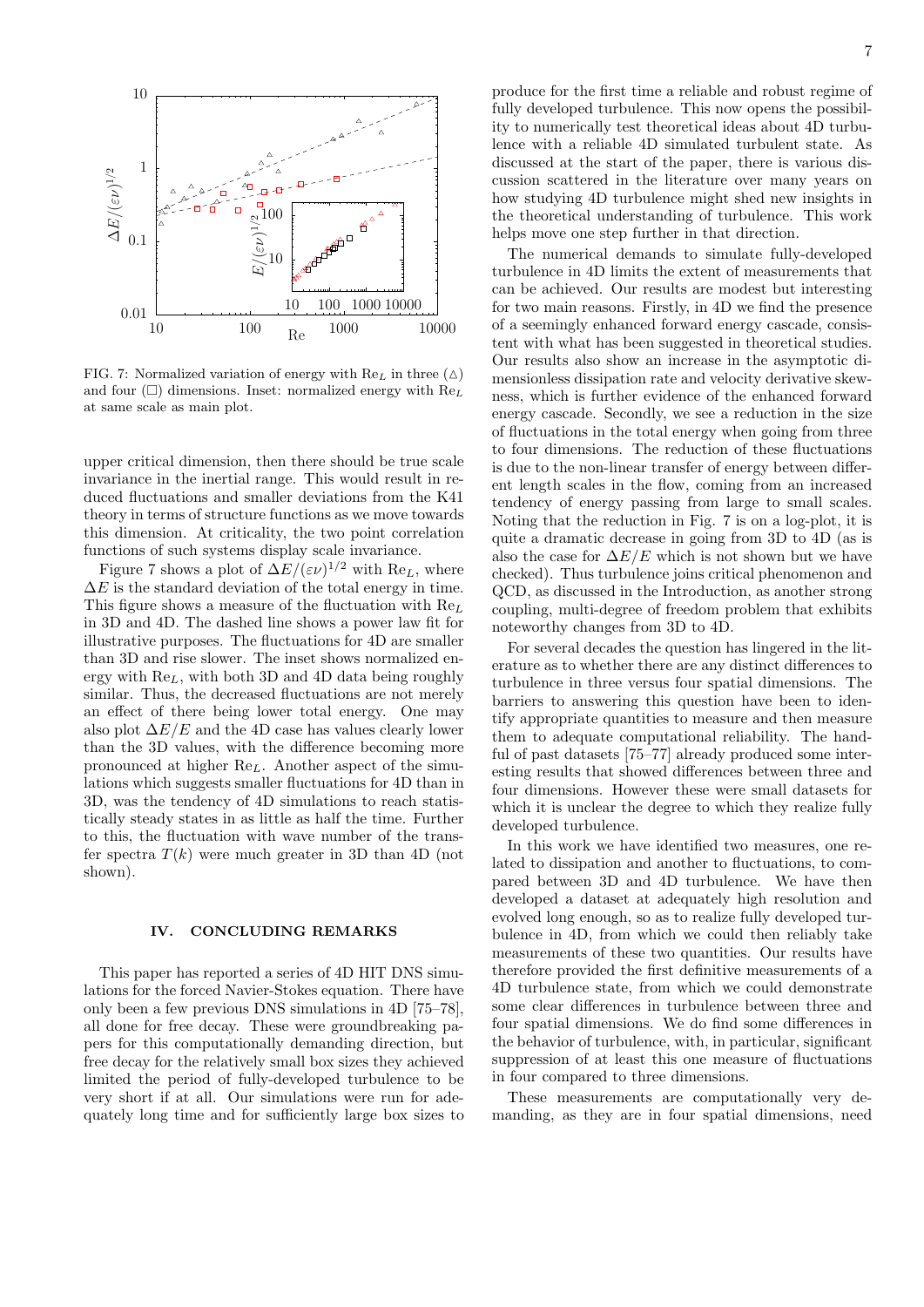adequately high spatial and temporal resolution, and require well equilibriated forced simulations. Further definitive measurements of other forms of fluctuation and dissipation behavior in four and even higher dimensions would be of interest. The new insights learned from such efforts may assist in reaching the long sought for theory of turbulence. Nevertheless for now the computational demands place considerable limitations on any rapid progress along these lines.

For instance, the measurements of the velocitygradient skewness presented in Fig. 4 show that extreme fluctuations in the velocity-field gradients become more likely in 4D than in 3D with increasing Reynolds number and thus at smaller and smaller scale. This motivates fundamental questions concerning self-similarity that are usually assessed in terms of structure function scaling, in particular at high order, where deviations from dimensional scaling are observed in 3D. Such measurements are very challenging in 4D, as they require an extended scaling range in order to be reliable and this highly re-

- [1] V. Scheffer, Comm. Math. Phys. **61**, 41 (1978).
- [2] H. Dong and D. Du, Comm. Math. Phys. 273, 785 (2007).
- [3] H. Dong and R. M. Strain, Indiana Uni. Math. J. 61, 2211 (2012).
- [4] H. Dong and X. Gu, J. Func. Analysis **267**, 2606 (2014).
- [5] X. L. Guo and Y. Y. Men, Acta Math. Sinica 33, 1632 (2017).
- [6] K. G. Wilson and M. E. Fisher, Phys. Rev. Lett. 28, 240 (1972).
- K. G. Wilson, Rev. Mod. Phys. 55, 583 (1983).
- [8] M. E. Fisher, Rev. Mod. Phys. 70, 653 (1998).
- [9] V. L. Ginzburg, Fiz. Tverd. Tela 2, 2031 (Sov. Phys.- Solid State bf 2, 1824), (1960).
- [10] D. Forster, D. R. Nelson, and M. J. Stephen, Phys. Rev. Lett. 36, 867 (1976)
- [11] D. Forster, D. R. Nelson, and M. J. Stephen, Phys. Rev. A 16, 732 (1977).
- [12] C. DeDominicis and P. C. Martin, Phys. Rev. A 19, 419 (1979).
- [13] J. D. Fournier and U. Frisch, Phys. Rev. A28, 1000 (1983).
- [14] V. Yakhot and S. A. Orszag, Phys. Rev. Lett. 57, 1722 (1986).
- [15] E. V. Teodorovich, Fluid Dynamics 29, 770 (1994).
- [16] G. L. Eyink, Phys. Fluids 6, 3063 (1994).
- [17] Y. Zhou, Physics Reports **488**, 1 (2010).
- [18] A. Berera and S. R. Yoffe, Phys. Rev. E82, 066304  $(2010)$ .
- [19] R. H. Kraichnan, J. Fluid Mech. 5, 497 (1959).
- [20] H. W. Wyld, Jr., Ann. Phys. 14, 143 (1961).
- [21] S. F. Edwards, J. Fluid Mech. 18, 239 (1964).
- [22] P. C. Martin, E. D. Siggia, and H. A. Rose, Phys. Rev. A 8, 423 (1973).
- [23] R. V. Jensen, J. Stat. Phys. 25, 183 (1981).
- [24] K. Kawasaki, Prog. Theo. Phys. 52, 1527 (1974).
- [25] W. D. McComb, J. Phys. A **7**, 632 (1974).

solved simulations. Our results provide a first step in this direction and a motivation to take this challenge on.

#### Acknowledgments

The Authors thank Moritz Linkmann for numerous helpful discussions and suggestions. This work has used resources from ARCHER [103] via the Director's Time budget. This work used the Cirrus UK National Tier-2 HPC Service at EPCC [104] funded by the University of Edinburgh and EPSRC (EP/P020267/1). A.B. acknowledges funding from the U.K. Science and Technology Facilities Council, R.D.J.G.H is supported by the U.K. Engineering and Physical Sciences Research Council  $(EP/M506515/1)$ , and D.C. is supported by the University of Edinburgh. Data available on request from the authors.

- [26] U. Deker and F. Haake, Phys. Rev. A 11, 2043 (1975).
- [27] R. Phythian, J. Phys. A 8, 1423 (1975).
- [28] H. Janssen, Z. Phys. B23, 377 (1976).
- [29] H. C. Andersen, J. Math. Phys. 41, 1979 (2000).
- [30] A. Berera, M. Salewski, and W. D. McComb, Phys. Rev. E 87, 013007 (2013).
- [31] J. Frederiksen, J. Math. Phys. **58** 103303 (2017).
- [32] M. Creutz, Phys. Rev. Lett. 43, 553 (1979) Erratum: [Phys. Rev. Lett. 43, 890 (1979)].
- [33] A. A. Migdal, Mod. Phys. Lett. A6, 1023 (1991); First Landau Institute Summer School 1993 Proceedings, V. P. Mineev Ed., (1993).
- [34] A. A. Migdal, arXiv preprint hep-th/9310088 (1993).
- [35] A. A. Migdal, arXiv preprint hep-th/9303130 (1993).
- [36] K. G. Wilson, Phys. Rev. D **10**, 2445 (1974).
- [37] A. M. Polyakov, arXiv preprint (1992).
- [38] A. M. Polyakov, Nucl. Phys. B396, 367 (1993).
- [39] A. M. Polyakov, Phys. Rev. E52, 6183 (1995).
- [40] S. Boldyrev, T. Linde, A. Polyakov, Phys. Rev. Lett. 93, 184503 (2004).
- [41] Maldacena, Juan, International journal of theoretical physics 38, 1113–1133 (1999).
- [42] Bhattacharyya, Sayantani and Loganayagam, R and Minwalla, Shiraz and Nampuri, Suresh and Trivedi, Sandip P and Wadia, Spenta R, Journal of High Energy Physics 02, 018 (2009).
- [43] Adams, Allan and Chesler, Paul M and Liu, Hong, Phys. Rev. Lett. 112, 151602 (2014).
- [44] G. Eyink and N. Goldenfeld, Phys. Rev. E 50, 4679 (1994).
- [45] A. Berera and D. Hochberg, Phys. Rev. Lett. **99**, 254501  $(2007)$ :
- [46] A. Berera and D. Hochberg Nucl. Phys. B 814, 522  $(2009)$ .
- [47] S. T. Bramwell, P. C. Holdsworth, and J. F. Pinton, Nature 396, 552 (1998).
- [48] V. Aji and N. Goldenfeld, Phys. Rev. Lett. 86, 1007